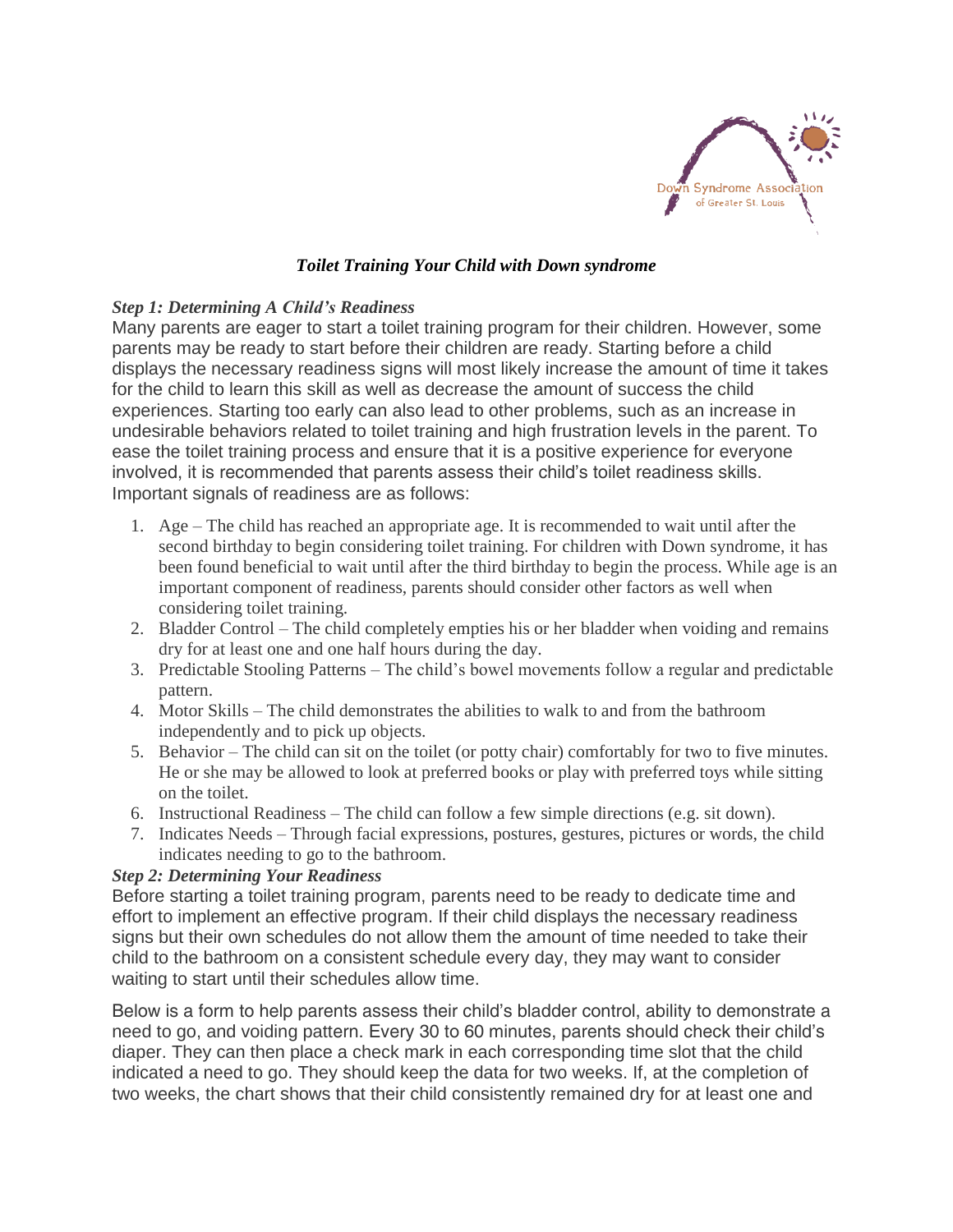one half hours, consistently indicated a need to go, and displayed a voiding pattern, then the child may be ready for toilet training. If after two weeks, the data show that the child does not display the necessary skills, parents can decide to continue taking data or to stop and restart at a later date. Click here for a Data [Collection](http://dsagsl-backup.flywheelsites.com/wp-content/uploads/2017/06/Data-Collection-Checlist.pdf) Checklist you can print. *Step 3: Get set, go!*

- 1. Your days should look like this: Wake up, take off wet diaper, go to the bathroom. Put on big boy underwear or big girl panties.
- 2. Go to the bathroom when you anticipate need to urinate or to stool. (Refer to your Toilet Training Readiness Data Sheet.)
- 3. Make it fun! Allow your child to read a favorite book or play with a favorite toy while sitting on the toilet.
- 4. Use a visual schedule to reinforce verbal directions to child.
- 5. Use a reinforcer.
- 6. Change your reinforcers from time to time.

Visual Schedules can be used to teach/remind your child the steps to take. Here's an example of a Visual [Schedule](http://dsagsl-backup.flywheelsites.com/wp-content/uploads/2017/06/Visual-Scheudle.pdf) you can print and use with your child. \*\*\*

NDSS thanks Karen Summar, MD for providing this information.

### **Toliet Training Tips/Advice from Parents**

There is no magic potty training formula that will work for all children with Down syndrome. Parents will have to try a variety of methods and reinforce what has been learned. Don't give up and have LOTS of patience!

- Once toilet training starts, always change your child in the bathroom so they will make the connection between eliminating and the bathroom.
- Put underwear on your child under the pull-up so that the child "feels" wet. The pull-ups or diapers pull away all the moisture making it hard for a child to feel the sensation of wet next to their skin. Talk about the difference between "wet" and "dry". Emphasize staying dry.
- Children love to look at pictures of themselves. Create a going potty story using pictures of your child. You can use Word or something similar to put a picture and the steps on each page with a short instruction under it. Read the story regularly and especially after they have had an accident.
- Hang a laminated sheet with the steps with pictures in the bathroom as a reminder.
- Create a short video of your child using the bathroom and let them watch it regularly.
- Show your child where the bathroom is at each new place you go family or friends home, restaurant, store, etc.
- Keep an entire change of clothes (even socks, shoes and wipes) with you for SEVERAL months.
- Use a reward for trying or successfully using the toilet. Something tangible is better than checklist. Some ideas are a small piece of candy, gold fish cracker, bubbles, stamp their hand, etc.
- If your child has an accident, have them help as much as is possible with the natural consequences (remove wet clothing, wipe skin, put on dry clothing, take wet clothes to the laundry area). This should not be fun for the child in hopes that they realize it is just easier to stop what they are doing and go to the bathroom.